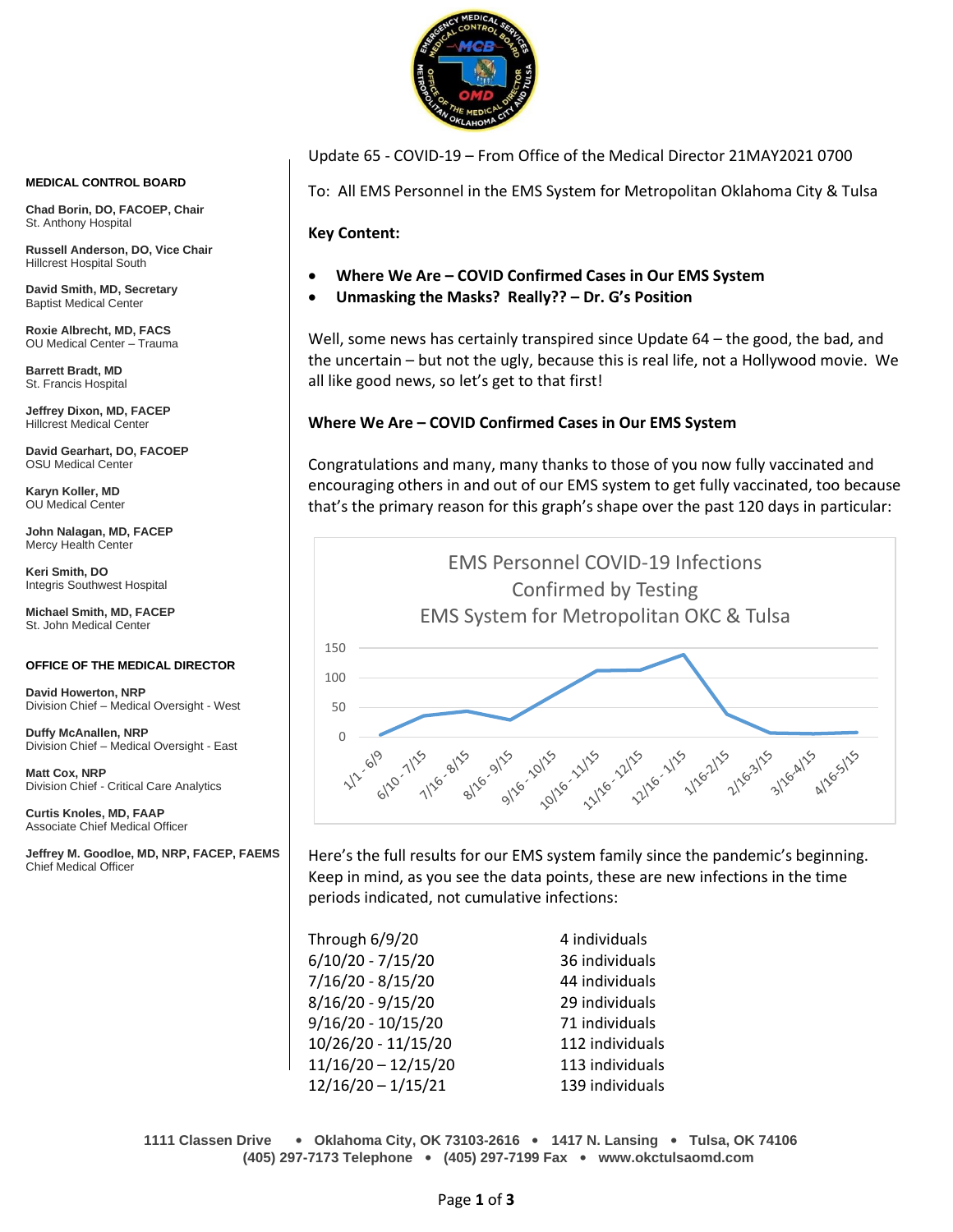| 1/16/21-2/15/21     | 39 individuals |
|---------------------|----------------|
| $2/16/21 - 3/15/21$ | 7 individuals  |
| $3/16/21 - 4/15/21$ | 6 individuals  |
| $4/16/21 - 5/15/21$ | 8 individuals  |

Overall, this represents a cumulative number of 608 individuals in our EMS system with confirmed COVID-19 infection (not suspected infection without positive test results) through the last reporting date of 5/15/21.

Ongoing thanks to the OMD team and all those involved in helping us collect this important information every 30 days so we can all be smarter about at least some of the impact of this viral pandemic upon our EMS system.

## **Unmasking the Masks? Really?? – Dr. G's Position**

## **BLUF- (which isn't a "bluff" as it stands for bottom line upfront for you acronym-ophiles):**

| <b>Setting</b>                           | <b>System Members</b>                               | <b>Advised Action</b>    |
|------------------------------------------|-----------------------------------------------------|--------------------------|
| <b>EMSA ambulance no patient contact</b> | ALL fully COVID vaccinated*                         | <b>NO masks required</b> |
| EMSA ambulance no patient contact        | Any partially or not vaccinated                     | Masks still required     |
| EMSA ambulance patient contact           | Vaccinated (fully/partially) or not                 | Masks still required     |
| FD apparatus/station no pt contact       | ALL fully COVID vaccinated*                         | NO masks required        |
| FD apparatus/station no pt contact       | Any partially or not vaccinated                     | Masks still required     |
| FD apparatus/station patient contact     | Vaccinated (fully/partially) or not                 | Masks still required     |
| <b>EMS system administration</b>         | ALL in-office & on-duty fully COVID vaccinated*     | NO masks required        |
| EMS system administration                | Any in-office & on-duty partially or not vaccinated | Masks still required     |
| EMS system administration                | Contact with public & others w/status unknown       | Masks still required     |
| <b>EMS system support services</b>       | ALL on-duty personnel fully COVID vaccinated*       | NO masks required        |
| EMS system support services              | Any on-duty partially or not vaccinated             | Masks still required     |
| EMS system support services              | Contact with public & others w/status unknown       | Masks still required     |

\*Fully COVID vaccinated means that in a two-vaccine schedule (examples include the Pfizer/BioNTech and Moderna branded COVID vaccines), the second vaccine has been received at least 2 weeks, and preferably at least 3 weeks prior. In a one-vaccine schedule, the vaccine has been received at least 2 weeks, and preferably at least 3 weeks prior.

Progress is allowed because of and is dependent upon fully vaccinated status. This is significantly derived from the most current CDC recommendations.

This progress also depends upon honesty, integrity, and professionalism not just for our patients, but just as importantly, from each of us for all the others in our EMS system. There are reasons, a very few medically necessary, although a bunch more based on beliefs that simply are NOT scientifically proven that many, including several sincerely valued members of our EMS system, have chosen to date to not get vaccinated against COVID-19. Because it is a matter of health – for you, for your apparatus/station/office colleagues, for your families, for their families, and for our collective patients – you must be honest about your vaccination status when a crew mate, station officer, or office co-worker asks if you are vaccinated. That is directly linked to what you and they – we – can safely now do.

A note, not as much of caution per se, but of reality: Recall that as amazing as the graph starting this Update shows, people are still getting COVD, life-threatening and sadly, life-ending COVID. Still, approximately 600 Americans per day are dying primarily from COVID-19 infection.

> **1111 Classen Drive** • **Oklahoma City, OK 73103-2616** • **1417 N. Lansing** • **Tulsa, OK 74106 (405) 297-7173 Telephone** • **(405) 297-7199 Fax** • **www.okctulsaomd.com**